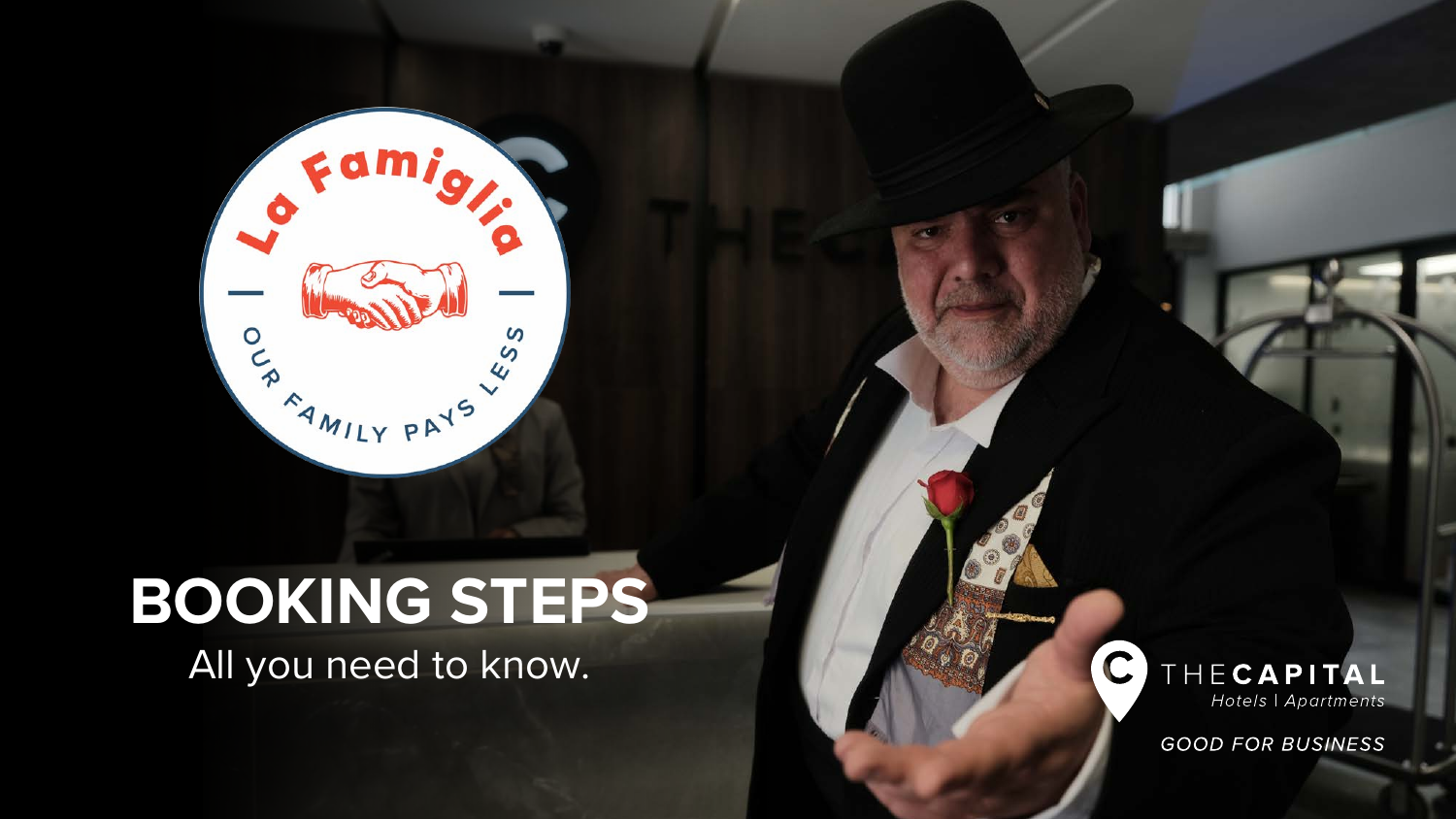

## **STEP 1: LOGIN ON THE WEBSITE**



HOTELS & APARTMENTS Y

EVENTS & CONFERENCES Y

**JOIN LA FAMIGLIA CONTACT**  **BOOK** 

**LOGIN** 



# It's Simple<br>Our Family Always Pays Less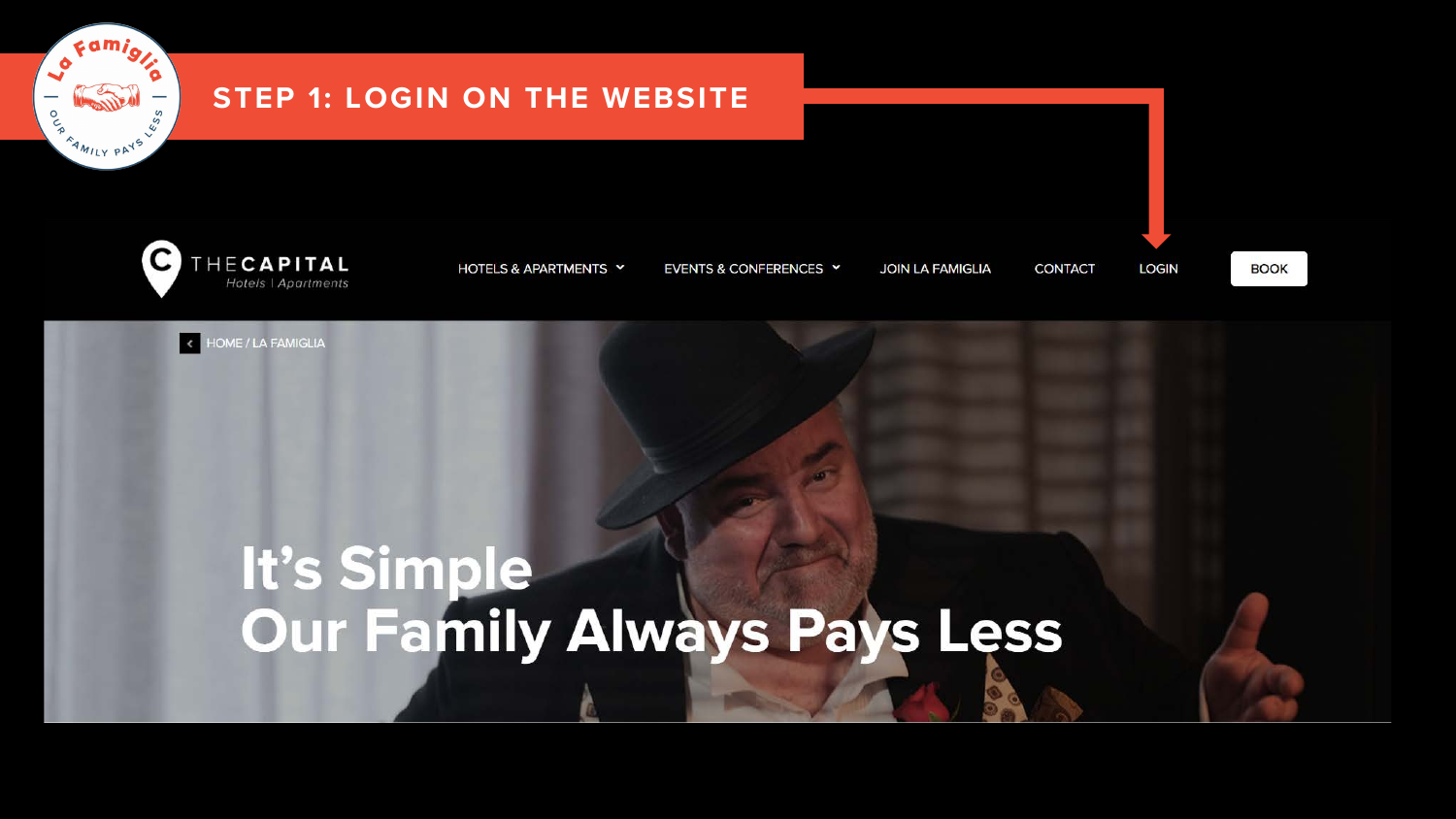## **STEP 2: ENTER DETAILS & SUBMIT**



o Famiglia

Land

CE MANUS ORIGINAL

**SP** 

| free night on us. |
|-------------------|
|-------------------|

| LOGIN OR JOIN OUR FAMILY<br>CHOOSE A CITY                        | cam,<br><b>AMILY PAY</b>       |  |
|------------------------------------------------------------------|--------------------------------|--|
|                                                                  | Email                          |  |
|                                                                  | Password                       |  |
|                                                                  | LOGIN                          |  |
| Not yet part of the family?                                      | FORGOT PASSWORD                |  |
| Sign up to receive your discount<br>from the very first booking. | Not part of our family? Signup |  |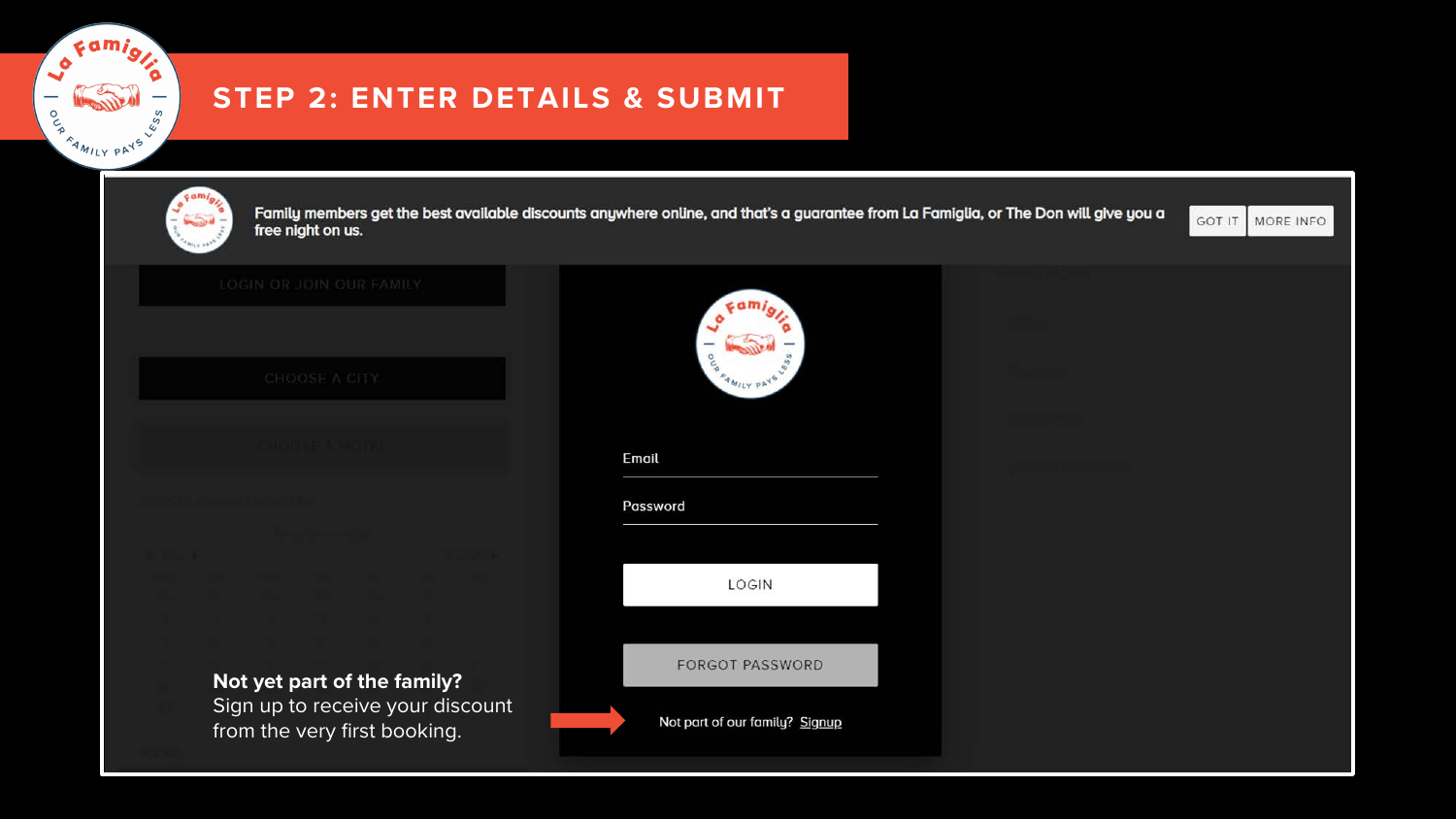### o Famiglia  $\sim$ **OC**  $\frac{1}{2}$ AMILY PAYS

## **STEP 3: BOOKING PROCESS** A screen will appear prepopulated with your details.

- Select your company that you are making the booking for;
- The city you are travelling to;
- Choose a hotel;
- Number of guests;
- and select dates.

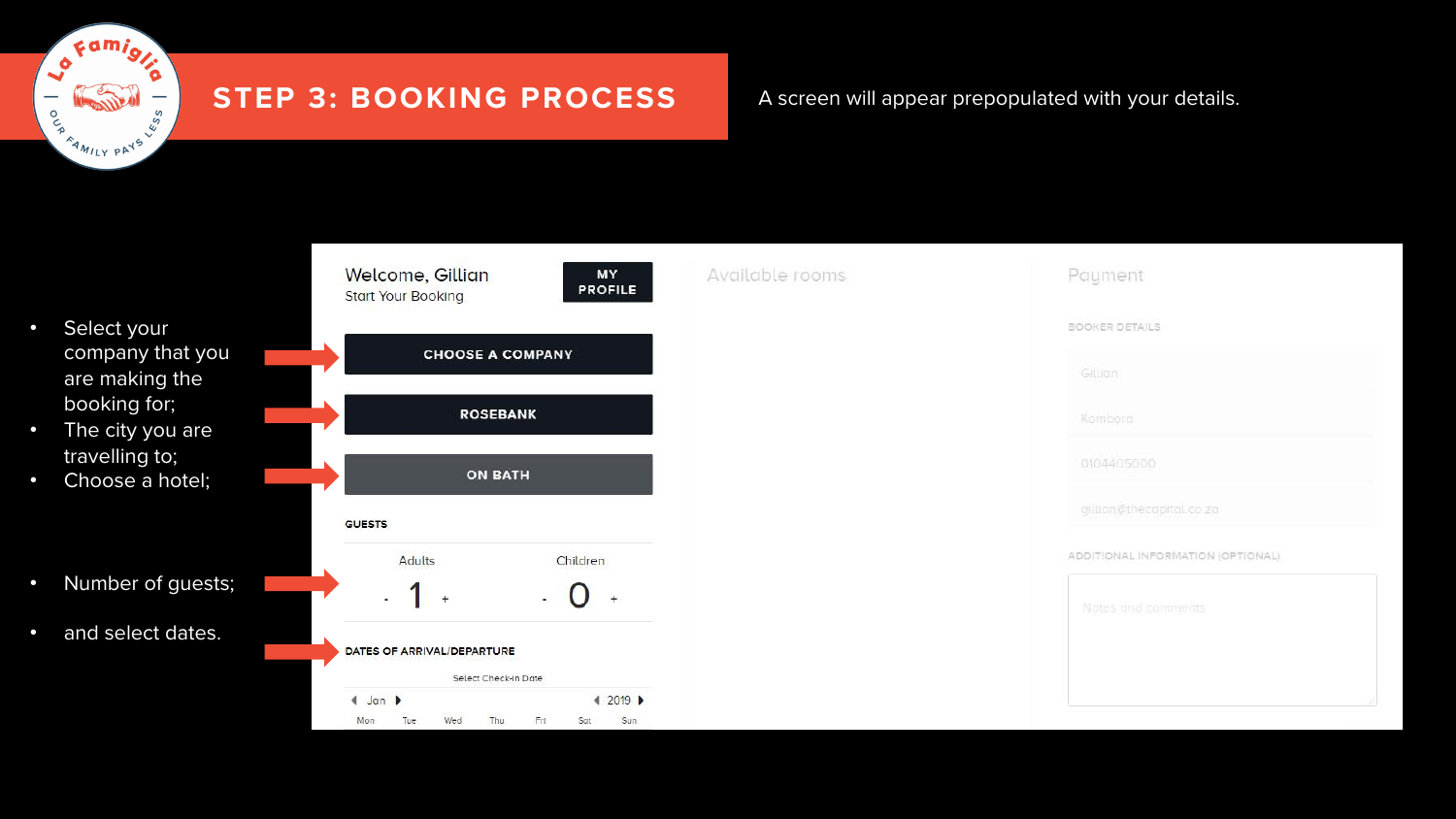## **STEP 3: BOOKING PROCESS**

Once you have selected dates and clicked FIND A ROOM you will be served available rates on your corporate, La Famigila Rate as well our Public Selling Rate. This allows you to choose the lowest rate.

Welcome, Natalie **Start Your Bookin** 

Famig,

FAMILY PAYS

 $\frac{5}{2}$ 

ە  $\overline{\phantom{0}}$ 

**O**<br>PO

| atatle<br>١g     | <b>MY PROFILE</b> |
|------------------|-------------------|
| <b>DLA PIPER</b> |                   |
| <b>SANDTON</b>   |                   |
|                  |                   |

EMPIRE

#### DATES OF ARRIVAL/DEPARTURE

| 4 2020 ▶ |     |     |     |                |       | Nov <b>P</b> |
|----------|-----|-----|-----|----------------|-------|--------------|
| Sun      | Sat | Fri | Thu | Wed            | Tue   | Mon          |
|          | 31  | 30  | 29  | 28             | 27    | 26           |
| 8        | 7   | 6   | 5   | 4              | 3     | $\mathbb{Z}$ |
| 16.      | 14  | 13  | 12  | 11             | $-10$ | 9            |
| 22       | 21  | 20  | 19  | 18             | 17    | 16           |
| 29       | 28  | 27  | 26  | 25             | 24    | 23           |
| 6        | 5   | 4   | 3   | $\overline{2}$ | 1     | 30           |

**ROOMS** 

**FIND A ROOM** 

| <b>Empire in Sandton</b>                           |             |
|----------------------------------------------------|-------------|
| VP)<br><b>STANDARD ROOM</b>                        |             |
| R1,240 for 1 night(s)<br>15% La Famigila Room Rate | <b>BOOK</b> |
| R1,285 for 1 night(s)<br>DLA Paper Corporate Rate  | <b>BOOK</b> |
| R1,460 for 1 night(s)                              | <b>BOOK</b> |

Available rooms

Room Only R1,480 for 1 night(s) **BOOK** DLA Rate including Breakfast

BOOK

R1,680 for 1 night(s) **Including Breakfast** 

|            | <b>BOOKER DETAILS</b>        |
|------------|------------------------------|
|            | Natalie                      |
|            | Knight                       |
|            | 0104450000                   |
|            | natalie@thecapital.co.za     |
|            | <b>GUESTS DETAILS</b>        |
| $\backsim$ | Guest details same as booker |
|            | Natalie                      |
|            | Knight                       |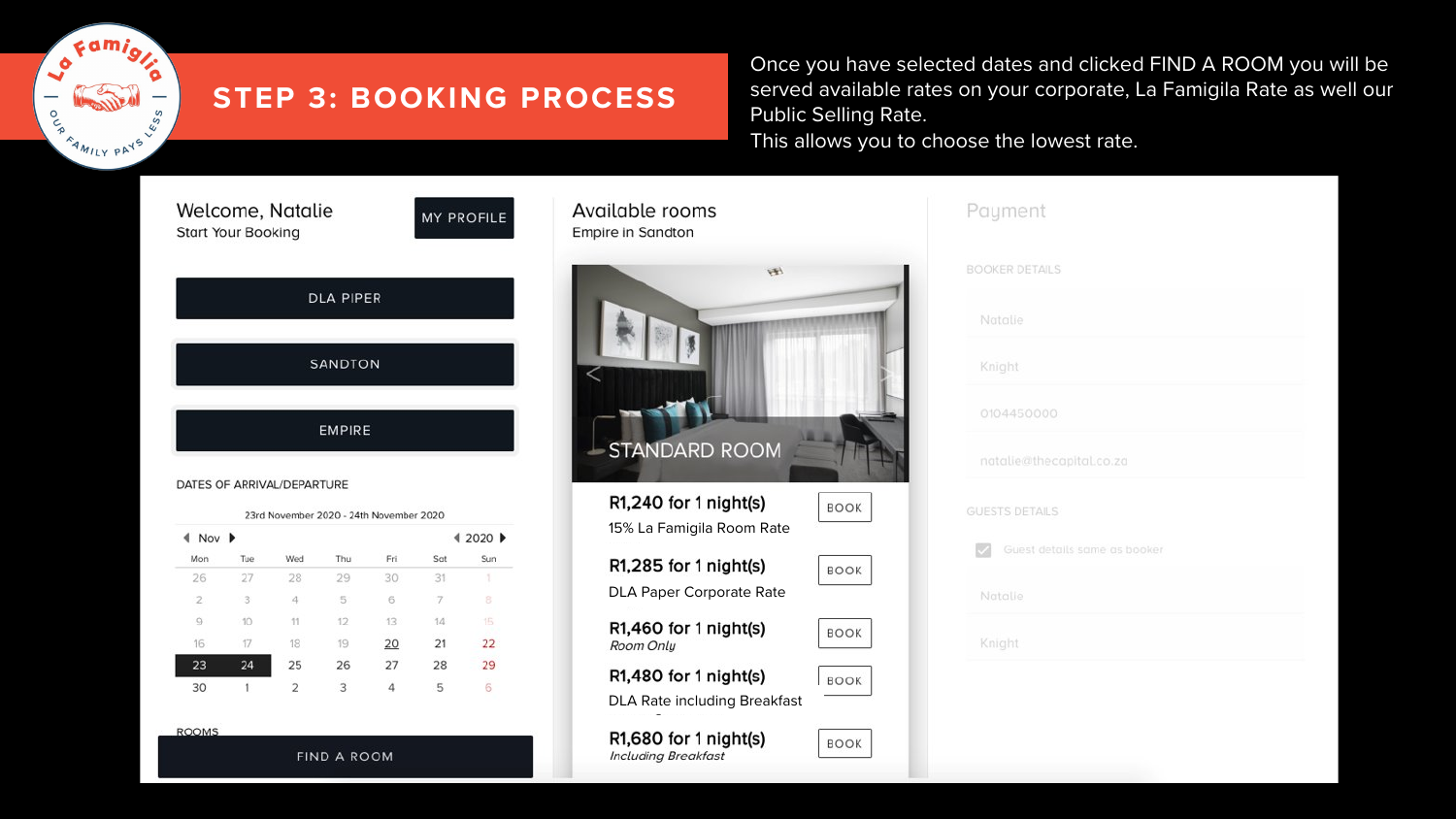

## **STEP 4: BOOKING SUMMARY**

Booker details are prepopulated, insert guest details if they are different from the booker PLUS any other additional requests. **Check booking summary to ensure all booking info is in order.** 

| Payment                                      |                                   |                |
|----------------------------------------------|-----------------------------------|----------------|
|                                              | Kombora                           |                |
| <b>BOOKER DETAILS</b>                        |                                   |                |
|                                              | ADDITIONAL INFORMATION (OPTIONAL) |                |
| Gillian                                      |                                   |                |
|                                              | Notes and comments                |                |
| Kombora                                      |                                   |                |
|                                              |                                   |                |
| 0104405000                                   |                                   |                |
| gillian@thecapital.co.za                     |                                   |                |
|                                              | <b>Booking Summary</b>            |                |
| <b>GUESTS DETAILS</b>                        | City                              | Rosebank       |
|                                              | <b>Hotel</b>                      | On Bath        |
| Guest details same as booker<br>$\checkmark$ | <b>Arrival</b>                    | 21 February    |
|                                              |                                   |                |
|                                              | <b>Departure</b>                  | 23 February    |
|                                              | <b>Nights</b>                     | $\overline{2}$ |
|                                              | <b>Adults</b>                     | 1              |
| Gillian<br>Kombora                           | Children                          | $\mathbf{0}$   |

ADDITIONAL INFORMATION (OPTIONAL)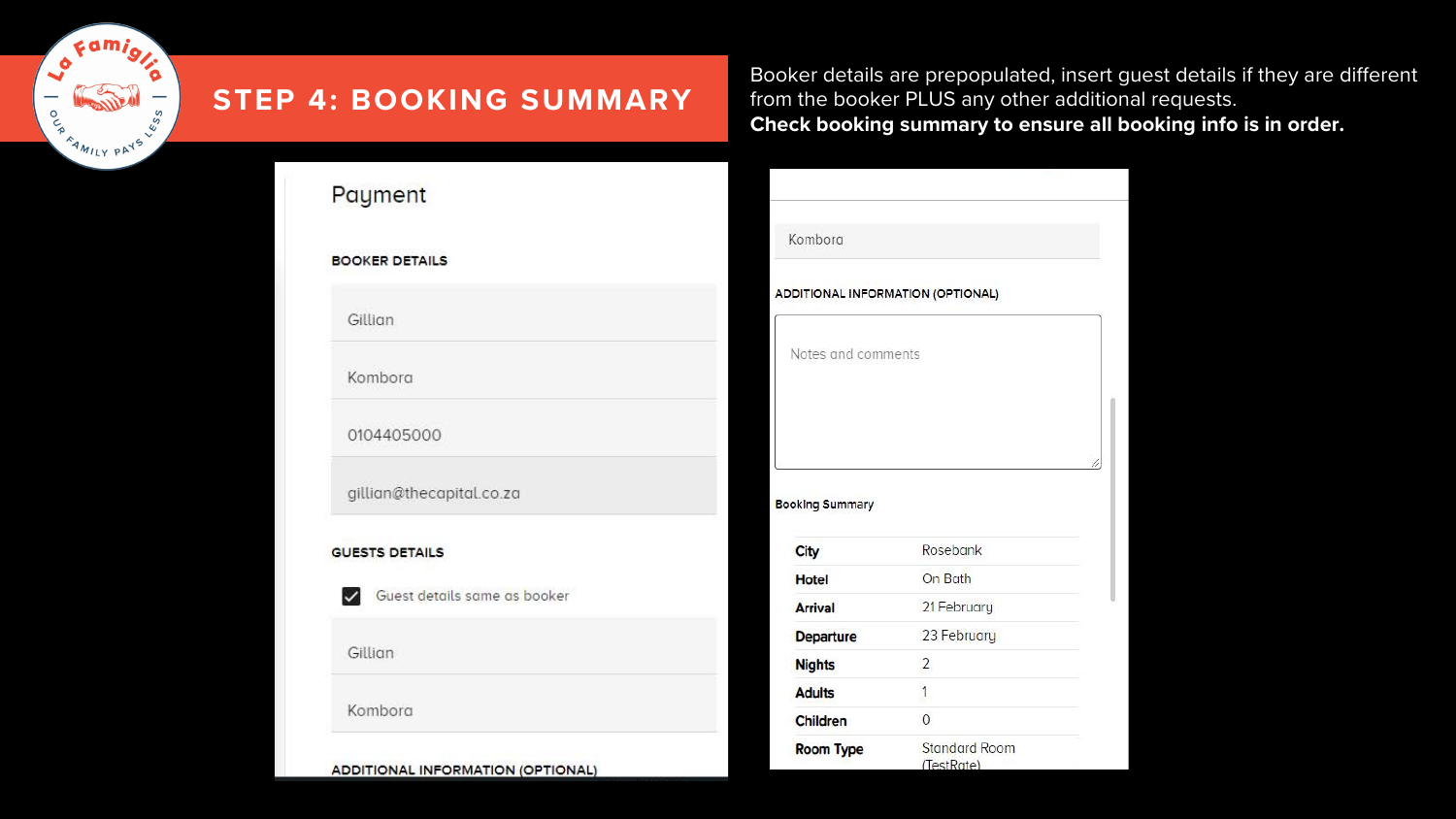## **STEP 5: PAYMENT**

 $\epsilon$ ami

FAMILY PAYS

our

You can use the credit card that is loaded on the system or you have the option to add a new card.

Accept the Terms and Conditions and ensure the card is set up for online transactions.

Finalise the booking and the authentication process occurs and if it is successful the transaction is completed and you will receive a confirmation.